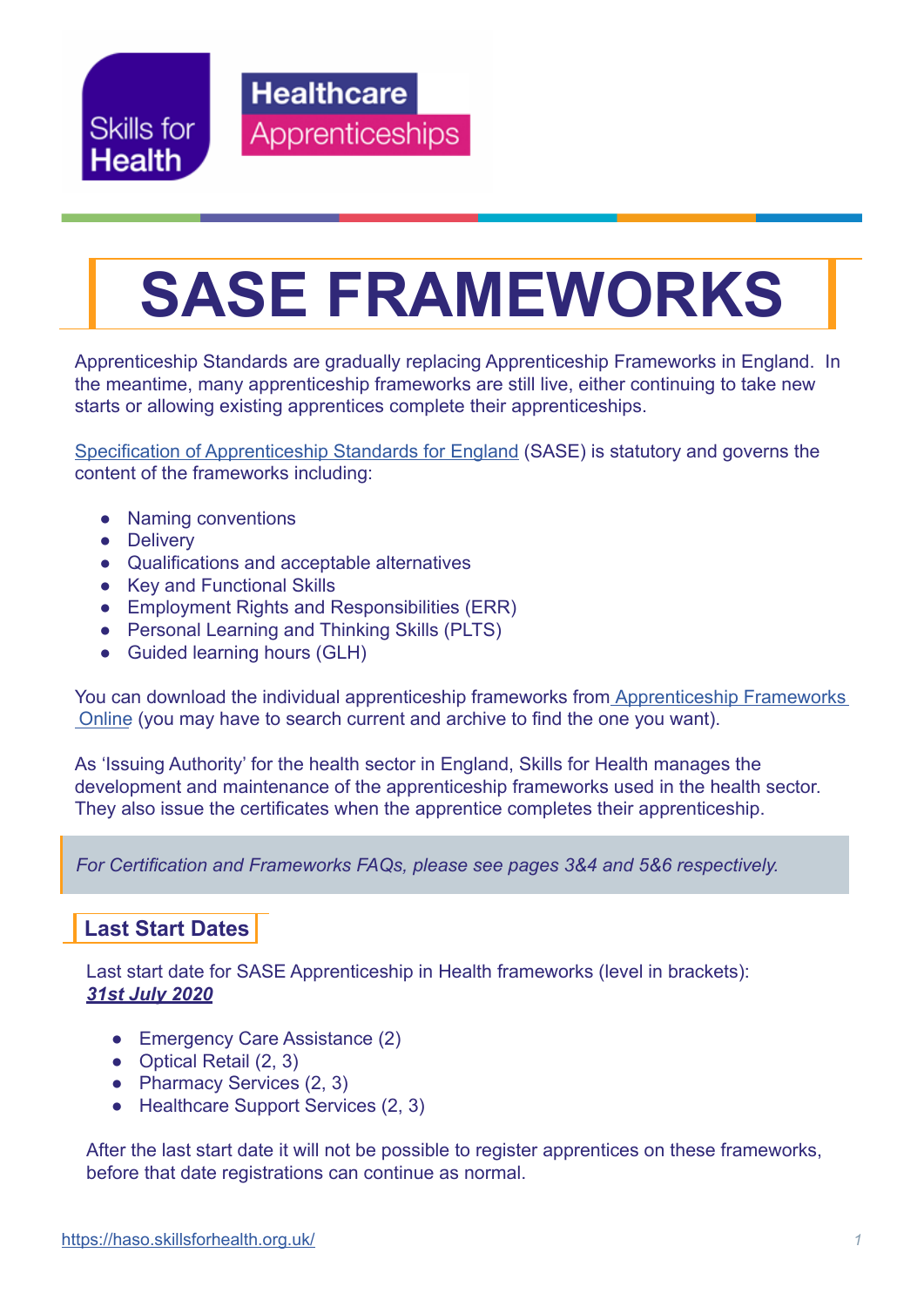### **New Standards**

These frameworks are broadly replaced by the following standards. It's not always a direct match and in some instances one framework may be replaced by more than one standard.

| <b>Level</b>   | <b>Framework Title</b>                                                                      | <b>Standard Title</b>                                                                                                                                                                                                                                                        |
|----------------|---------------------------------------------------------------------------------------------|------------------------------------------------------------------------------------------------------------------------------------------------------------------------------------------------------------------------------------------------------------------------------|
| $\overline{2}$ | <b>Pharmacy Services</b>                                                                    | <b>Pharmacy Services Assistant</b>                                                                                                                                                                                                                                           |
| $\overline{2}$ | <b>Emergency Care Assistance</b>                                                            | Healthcare Support Worker or Ambulance Suppport Worker                                                                                                                                                                                                                       |
| 2              | <b>Clinical Healthcare Support and</b><br><b>Health and Social Care (Health</b><br>pathway) | <b>Healthcare Support Worker</b>                                                                                                                                                                                                                                             |
| $\overline{2}$ | <b>Healthcare Support Services</b>                                                          | No direct replacement, select one of the following based<br>on role eg Hospitality Team Member, Horticulture and<br>Landscape Operative, Customer Service Practitioner                                                                                                       |
| $\overline{2}$ | <b>Optical Retail</b>                                                                       | <b>Optical Assistant</b>                                                                                                                                                                                                                                                     |
| 3              | <b>Dental Nursing</b>                                                                       | <b>Dental Nurse</b>                                                                                                                                                                                                                                                          |
| 3              | <b>Pathology Support</b>                                                                    | Laboratory Technician                                                                                                                                                                                                                                                        |
| 3              | <b>Optical Retail</b>                                                                       | <b>Optical Assistant</b>                                                                                                                                                                                                                                                     |
| 3              | <b>Clinical Healthcare Support</b>                                                          | Senior Healthcare Support Worker Option 1 Adult Nursing<br>Support                                                                                                                                                                                                           |
| 3              | <b>Healthcare Support Services</b>                                                          | No direct replacement, select one of the following based<br>on role - Facilities Management Supervisor, Hospitality<br>Supervisor, Horticulture and Landscape Supervisor, Security<br>First Line Manager, Service and Maintenance Engineer,<br><b>Business Administrator</b> |
| 3              | <b>Maternity and Paediatric Support</b>                                                     | Senior Healthcare Support Worker Option 2 Maternity<br>Support and Option 5 Children and Young People Support                                                                                                                                                                |
| 3              | <b>Perioperative Support</b>                                                                | Senior Healthcare Support Worker Option 3 Theatre Support                                                                                                                                                                                                                    |
| 3              | <b>Allied Health Profession Support</b>                                                     | Senior Healthcare Support Worker Option 6 Allied Health<br>Profession - Therapy Support                                                                                                                                                                                      |
| 3              | <b>Pharmacy Services</b>                                                                    | <b>Pharmacy Technician</b>                                                                                                                                                                                                                                                   |
| 5              | <b>Assistant Practitioner</b>                                                               | <b>Assistant Practitioner (Health)</b>                                                                                                                                                                                                                                       |

To see the stage of development of any of the new standards, please visit our website [here](https://haso.skillsforhealth.org.uk/)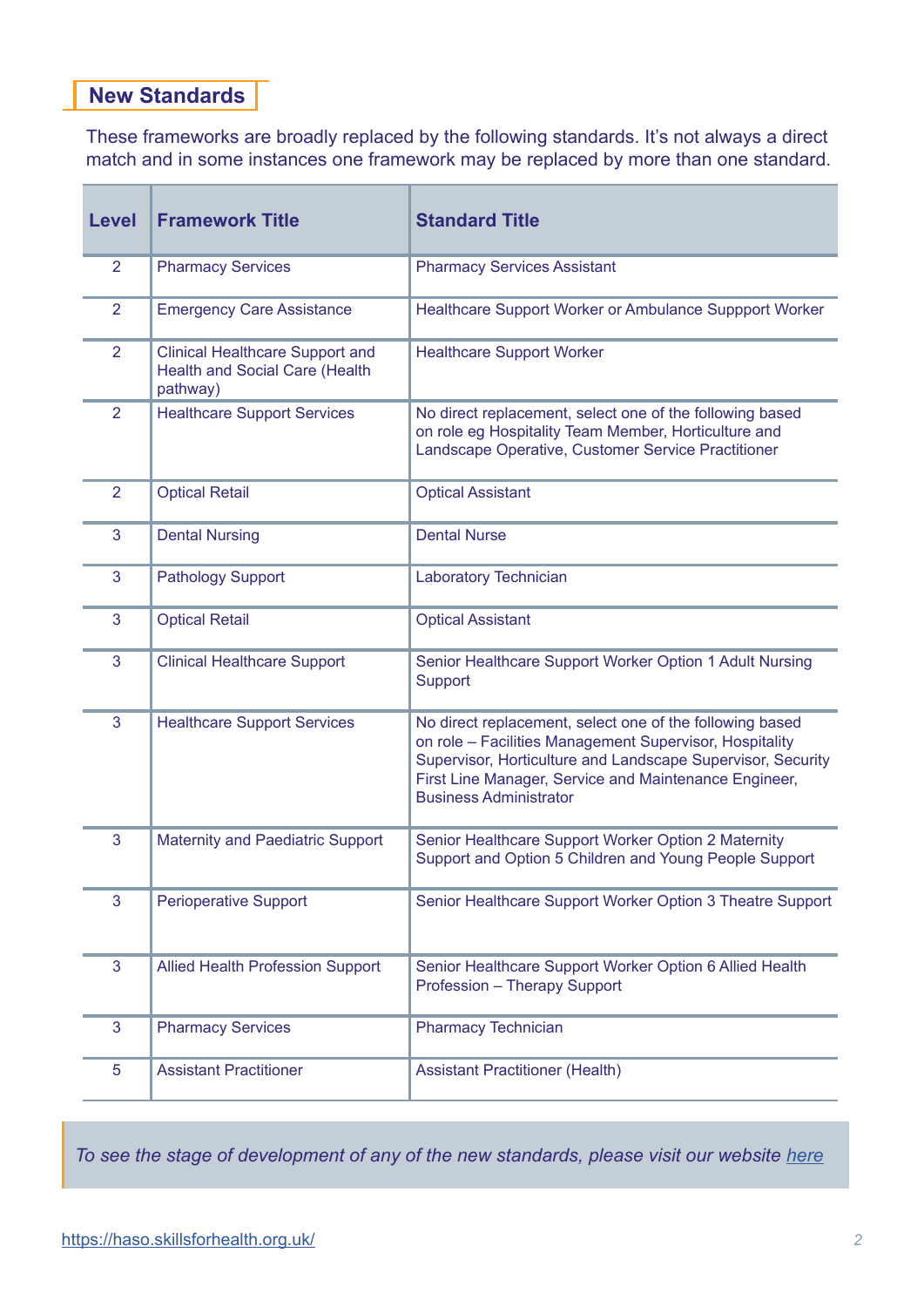# **CERTIFICATION FAQs**

Skills for Health issues certificates for England. All certification claims must now be made via [Apprenticeship Certificates England \(ACE\)](https://acecerts.co.uk/web/)

### **Q. What are the Functional and Key Skills Qualifications and Exemptions?**

If you are enquiring whether or not a particular GCSE/Key Skills qualification is allowable, please visit the [AFO website](http://www.afo.sscalliance.org/) and refer to the framework in question. Go to the frameworks library, search for your framework title, and then open the PDF. You will find all the information on transferable skills within these documents. You can also view a full list of allowable exemptions in the [Knowledge base](https://acecerts.co.uk/web/knowledge-base) section of the ACE website.

Please note that SASE was modified in February 2015 effecting Functional and Key Skills exemptions for learners starting on or after 6th April 2015, please refer to the [new guidance](https://acecerts.co.uk/web/wp-content/uploads/2013/06/ACE-Transferable-Skills-April-2015-New-starts-from-6th-April-20152.pdf) on the ACE website. For learners who started before 6th April 2015, the [original guidance](https://acecerts.co.uk/web/wp-content/uploads/2013/06/ACE-Transferable-Skills-Feb-2015-V4-Starts-up-to-5th-April-2015.pdf) must be followed.

If you enquiring about a proxy exemption for key skills in a Blueprint framework please refer to this [document](http://www.skillsforhealth.org.uk/images/standards/apprenticeship-frameworks/england/Proxy_exemptions_for_key_skills_-_qualification_list.pdf).

### **Q. I have a question about framework requirements eg ERR and GLH?**

Please go to the [AFO website](http://www.afo.sscalliance.org/) to download a copy the framework you require. Go to the frameworks library, search for your framework title, and then open the PDF. You will find all the information you require within these documents.

### **Q. One of my learners has been rejected on ACE, what do I do?**

When we reject a claim for certification we include a comment on the ACE system detailing the reason for the rejection. If you are writing to enquire why a certification claim has been rejected please go to the learner 'STATUS' tab on the ACE system to read the comment. If you are emailing us to appeal we will contact you within 5 working days, however we must follow the requirements of the SASE regulations, the requirements of the framework and the guidelines set by the [Federation for Industry Sector Skills and Standards \(FISSS\)](http://www.sscalliance.org/), therefore we strongly advise that you make the changes we require as soon as possible.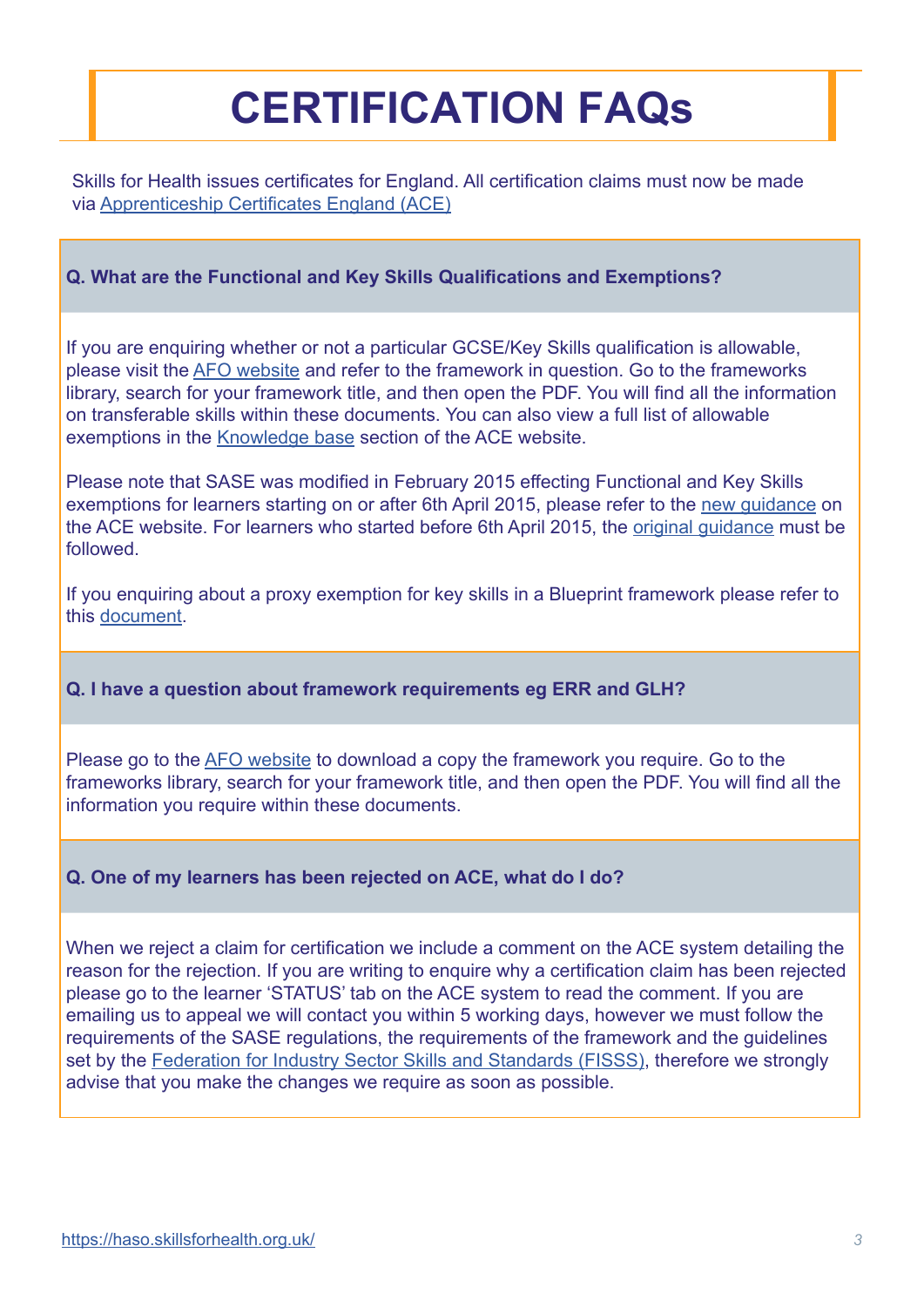### **Q. Where are my certificates - England?**

All applications are approved or rejected within 10 days and Skills for Health will post the certificates within 10 days of the application being approved. Please note that you cannot apply for a certificate until payment has been made directly to FISSS via the Central Payment System, information on this system can be found below. If you are concerned about the whereabouts of a certificate that has recently been printed and posted, please contact

[certification@sfjuk.com](mailto:certification%40sfjuk.com%0D?subject=)

### **Q. How do I pay Skills for Health for my certificates - England?**

Certificates are charged at £22 each. As of 1/9/2013 all certificates must be paid for via the Central Payment System (CPS). This system is operated by the [Federation for Industry Sector](http://www.sscalliance.org/)  [Skills and Standards \(FISSS\),](http://www.sscalliance.org/) therefore any queries you have regarding the payment system must be sent directly to FISSS.

General FAQ's on the CPS can be found here. [https://acecerts.co.uk/web/central-payment-sys](https://acecerts.co.uk/web/central-payment-system-frequently-asked-questions)[temfrequently-asked-questions.](https://acecerts.co.uk/web/central-payment-system-frequently-asked-questions)

No payments should be made directly to Skills for Health unless you are paying for a certificate reprint. Skills for Health will not issue invoices for payments made via the CPS.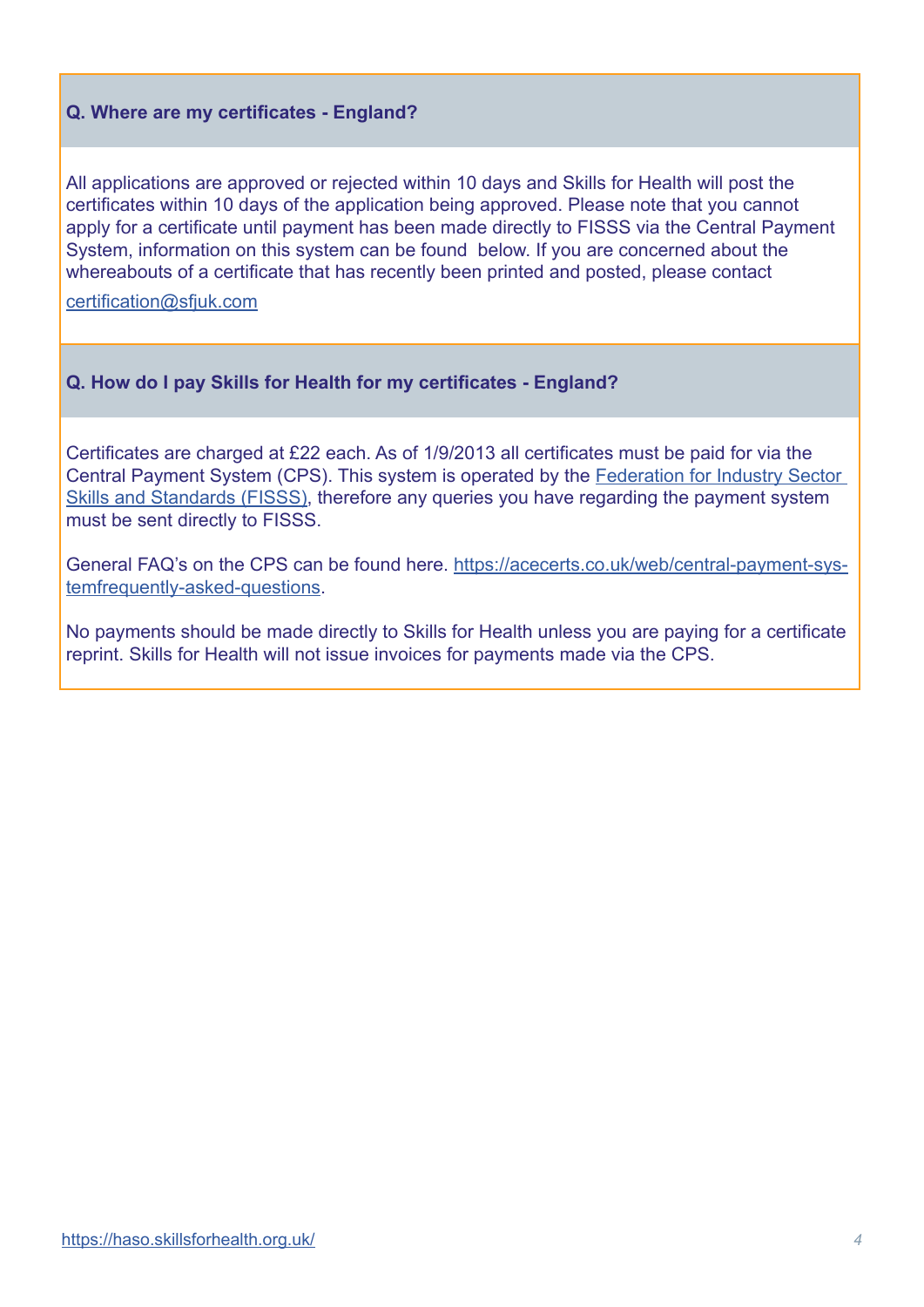## **FRAMEWORKS FAQs**

### **Q. Where do I find out more about apprenticeships?**

A full list of apprenticeships available for use in England can be found at [Apprenticeship](http://www.afo.sscalliance.org/)  [Frameworks Online.](http://www.afo.sscalliance.org/) The individual framework documents detail what types of role learners may be employed in, give background regarding the sector, list the component qualifications, duration, specific detail re Key and Functional skills, ERR, PLTS and Guided Learning Hours etc.

AFO website searching tip: Frameworks developed specifically for the health sector all contain the word 'Health' in the title eg Health (Clinical Healthcare Support). To bring up all the apprenticeships developed specifically for use in the health sector type in 'health,' tick the 'current frameworks' box and tick 'Skills for Health' and 'Skills for Care and Development'. You can also search for non-health related apprenticeships on this site eg business and administration, cleaning etc by changing your search criteria accordingly.

You can see the last start dates on Page 1 of this document and you may also find the National Apprenticeship Service [website](http://www.apprenticeships.org.uk/) useful.

### **Q. What qualifications are included in an apprenticeship?**

For Apprenticeship frameworks in England and Wales issued or updated from April 2011 onward please use [Apprenticeship Frameworks Online](http://Apprenticeship Frameworks Online ) to see the current and all archived framework documents.

### **Q. What are the Functional and Key Skills Qualifications and Exemptions?**

If you are enquiring whether or not a particular GCSE/Key Skills qualification is allowable, please visit the [AFO website](http://www.afo.sscalliance.org/) and refer to the framework in question. Go to the frameworks library, search for your framework title, and then open the PDF. You will find all the information on transferable skills within these documents. You can also view a full list of allowable exemptions in the [Knowledge base](https://acecerts.co.uk/web/knowledge-base) section of the ACE website.

Please note that SASE was modified in February 2015 effecting Functional and Key Skills exemptions for learners starting on or after 6th April 2015, please refer to the [new guidance](https://acecerts.co.uk/web/wp-content/uploads/2013/06/ACE-Transferable-Skills-April-2015-New-starts-from-6th-April-20152.pdf) on the ACE website. For learners who started before 6th April 2015, the [original guidance](https://acecerts.co.uk/web/wp-content/uploads/2013/06/ACE-Transferable-Skills-Feb-2015-V4-Starts-up-to-5th-April-2015.pdf) must be followed. If you enquiring about a proxy exemption for key skills in a Blueprint framework please refer to this [document.](http://www.skillsforhealth.org.uk/images/standards/apprenticeship-frameworks/england/Proxy_exemptions_for_key_skills_-_qualification_list.pdf)